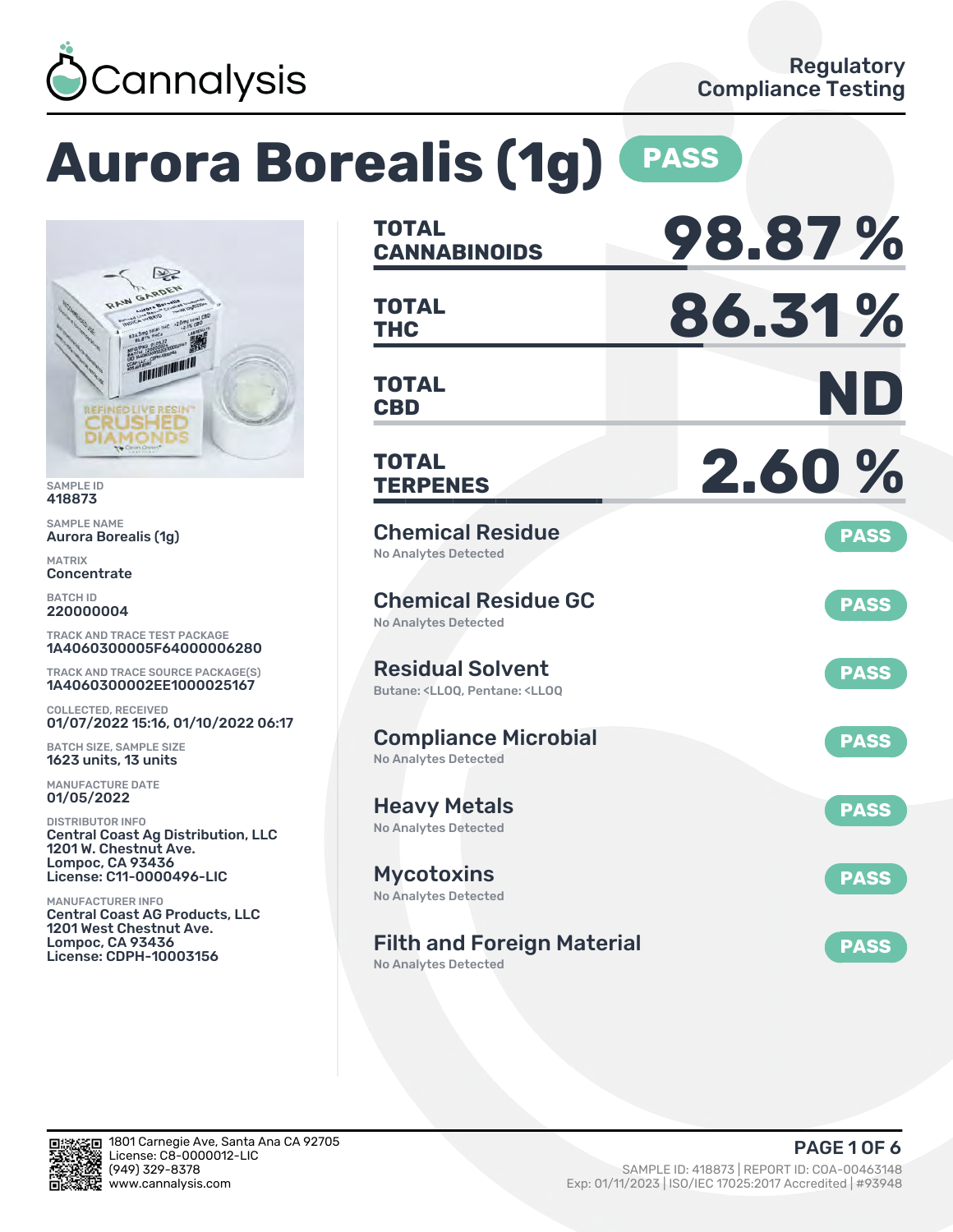

## CANNABINOID ANALYSIS

Total THC,CBD value(s) have been decarboxylated.

| TOTAL THC:          | 863.1 mg/g (86.31%), 863.1 mg per package |
|---------------------|-------------------------------------------|
| TOTAL CBD:          | ND.                                       |
| TOTAL CANNABINOIDS: | 988.7 mg/g (98.87 %)                      |

UNIT OF MEASUREMENT: Milligrams per Gram(mg/g)

| <b>ANALYTE</b>         | <b>RESULT</b>           | <b>LOD</b> | <b>LLOO</b> | <b>ANALYTE</b>   | <b>RESULT</b> | <b>LOD</b> | <b>LLOO</b> |
|------------------------|-------------------------|------------|-------------|------------------|---------------|------------|-------------|
| <b>THCa</b>            | 981.5 mg/g (98.15 %)    | 0.5000     | 1.0000      | CBDa             | <b>ND</b>     | 0.5000     | 1.0000      |
| D9THC                  | $2.284$ mg/g (0.2284 %) | 0.5000     | 1.0000      | CBD              | <b>ND</b>     | 0.5000     | 1.0000      |
| D8THC                  | $<$ 1 mg/g              | 0.5000     | 1.0000      | CBD <sub>v</sub> | <b>ND</b>     | 0.5000     | 1.0000      |
| <b>CBN</b>             | ND                      | 0.5000     | 1.0000      | CBCa             | <b>ND</b>     | 0.5000     | 1.0000      |
| THCva                  | 4.958 mg/g (0.4958 %)   | 0.5000     | 1.0000      | <b>CBC</b>       | <b>ND</b>     | 0.5000     | 1.0000      |
| <b>THC<sub>v</sub></b> | ND                      | 0.5000     | 1.0000      | CBGa             | <b>ND</b>     | 0.5000     | 1.0000      |
| ExoTHC                 | $<$ 1 mg/g              | 0.5000     | 1.0000      | <b>CBG</b>       | <b>ND</b>     | 0.5000     | 1.0000      |
| <b>CBL</b>             | ND                      | 0.5000     | 1.0000      |                  |               |            |             |

#### ADDITIONAL INFORMATION

| Method:     | SOP-TECH-001 | Sample Prepped: 01/10/2022 15:28  | Sample Approved: 01/11/2022 12:49  |  |
|-------------|--------------|-----------------------------------|------------------------------------|--|
| Instrument: | UPLC-DAD     | Sample Analyzed: 01/10/2022 17:30 | Prep-Analytical Batch: 34849-28760 |  |



TOTAL TERPENES: 26.05 mg/g (2.605 %)

| ANALYTE                 | <b>RESULT</b>                                                                                                             | LOD    | <b>LLOQ</b> | <b>ANALYTE</b>         | <b>RESULT</b>                                      | LOD    | <b>LLOQ</b> |
|-------------------------|---------------------------------------------------------------------------------------------------------------------------|--------|-------------|------------------------|----------------------------------------------------|--------|-------------|
| 3-Carene                | <b>ND</b>                                                                                                                 | 1.000  | 2.500       | Alpha bisabolol        | <ll0q< td=""><td>0.1000</td><td>0.500</td></ll0q<> | 0.1000 | 0.500       |
| Alpha cedrene           | <b>ND</b>                                                                                                                 | 1.000  | 2.500       | Alpha humulene         | 3.163 mg/g $(0.3163\%)$                            | 0.5000 | 1.000       |
| Alpha pinene            | <lloq< td=""><td>0.1000</td><td>1.000</td><td>Alpha terpinene</td><td><b>ND</b></td><td>0.5000</td><td>1.000</td></lloq<> | 0.1000 | 1.000       | Alpha terpinene        | <b>ND</b>                                          | 0.5000 | 1.000       |
| Alpha terpineol         | $0.9974$ mg/g $(0.0997%)$                                                                                                 | 0.3260 | 0.6520      | Beta caryophyllene     | 5.608 mg/g $(0.5608\%)$                            | 0.5000 | 1.000       |
| Beta myrcene            | 4.619 mg/g (0.4619 %)                                                                                                     | 0.5000 | 1.000       | Beta pinene            | <b>ND</b>                                          | 0.6070 | 1.214       |
| Borneol                 | <b>ND</b>                                                                                                                 | 1.000  | 2.500       | Camphene               | <b>ND</b>                                          | 0.5000 | 1.000       |
| Camphor                 | ND.                                                                                                                       | 0.1000 | 0.5000      | Caryophyllene oxide ND |                                                    | 0.5000 | 2.500       |
| Cedrol                  | ND                                                                                                                        | 0.5000 | 1.000       | Cis geraniol           | <b>ND</b>                                          | 1.000  | 2.500       |
| Cis nerolidol           | <b>ND</b>                                                                                                                 | 2.500  | 5.000       | Eucalyptol             | <b>ND</b>                                          | 0.1000 | 0.500       |
| Fenchol                 | 1.638 mg/g $(0.1638\%)$                                                                                                   | 0.5000 | 1.000       | Fenchone               | <lloq< td=""><td>0.1000</td><td>0.500</td></lloq<> | 0.1000 | 0.500       |
| Gamma terpinene         | <b>ND</b>                                                                                                                 | 0.1000 | 0.5000      | Gamma terpineol        | <b>ND</b>                                          | 0.2090 | 0.523       |
| Geranyl acetate         | <b>ND</b>                                                                                                                 | 0.1000 | 0.5000      | Guaiol                 | <b>ND</b>                                          | 2.500  | 5.000       |
| Isoborneol              | <b>ND</b>                                                                                                                 | 0.5000 | 1.000       | Isopulegol             | <b>ND</b>                                          | 2.500  | 5.000       |
| Limonene                | 7.790 mg/g (0.7790 %)                                                                                                     | 0.5000 | 2.500       | Linalool               | 1.311 mg/g $(0.1311%)$                             | 0.5000 | 1.000       |
| Menthol                 | <b>ND</b>                                                                                                                 | 1.000  | 2.500       | Ocimene 1              | <lloq< td=""><td>0.1550</td><td>0.310</td></lloq<> | 0.1550 | 0.310       |
| Ocimene 2               | <lloq< td=""><td>0.3450</td><td>1.725</td><td>P-cymene</td><td><b>ND</b></td><td>0.5230</td><td>1.045</td></lloq<>        | 0.3450 | 1.725       | P-cymene               | <b>ND</b>                                          | 0.5230 | 1.045       |
| P-mentha-1,5-diene ND   |                                                                                                                           | 0.5000 | 1.000       | Pulegone               | <b>ND</b>                                          | 0.1000 | 0.500       |
| Sabinene                | <b>ND</b>                                                                                                                 | 0.5000 | 1.000       | Terpinolene            | 0.9192 mg/g $(0.0919\%)$                           | 0.1000 | 0.500       |
| Trans beta farnesene ND |                                                                                                                           | 2.500  | 5.000       | Trans geraniol         | <b>ND</b>                                          | 0.5000 | 2.500       |
| Trans nerolidol         | <b>ND</b>                                                                                                                 | 0.5000 | 2.500       | Valencene              | <b>ND</b>                                          | 0.5000 | 1.000       |

UNIT OF MEASUREMENT: Milligrams per Gram(mg/g)

| <b>ANALYTE</b>          | <b>RESULT</b>                                                                                               | LOD    | <b>LLOQ</b> | <b>ANALYTE</b>      | <b>RESULT</b>                        | <b>LOD</b> |
|-------------------------|-------------------------------------------------------------------------------------------------------------|--------|-------------|---------------------|--------------------------------------|------------|
| 3-Carene                | ND                                                                                                          | 1.000  | 2.500       | Alpha bisabolol     | <ll0q< td=""><td>0.1000</td></ll0q<> | 0.1000     |
| Alpha cedrene           | <b>ND</b>                                                                                                   | 1.000  | 2.500       | Alpha humulene      | 3.163 mg/g $(0.3163\%)$              | 0.5000     |
| Alpha pinene            | <lloq< td=""><td>0.1000</td><td>1.000</td><td>Alpha terpinene</td><td><b>ND</b></td><td>0.5000</td></lloq<> | 0.1000 | 1.000       | Alpha terpinene     | <b>ND</b>                            | 0.5000     |
| Alpha terpineol         | $0.9974$ mg/g $(0.0997%)$                                                                                   | 0.3260 | 0.6520      | Beta caryophyllene  | 5.608 mg/g (0.5608 %)                | 0.5000     |
| Beta myrcene            | 4.619 mg/g (0.4619 %)                                                                                       | 0.5000 | 1.000       | Beta pinene         | <b>ND</b>                            | 0.6070     |
| Borneol                 | ND                                                                                                          | 1.000  | 2.500       | Camphene            | <b>ND</b>                            | 0.5000     |
| Camphor                 | <b>ND</b>                                                                                                   | 0.1000 | 0.5000      | Caryophyllene oxide | <b>ND</b>                            | 0.5000     |
| Cedrol                  | <b>ND</b>                                                                                                   | 0.5000 | 1.000       | Cis geraniol        | <b>ND</b>                            | 1.000      |
| Cis nerolidol           | <b>ND</b>                                                                                                   | 2.500  | 5.000       | Eucalyptol          | <b>ND</b>                            | 0.1000     |
| Fenchol                 | 1.638 mg/g $(0.1638\%)$                                                                                     | 0.5000 | 1.000       | Fenchone            | <ll0q< td=""><td>0.1000</td></ll0q<> | 0.1000     |
| Gamma terpinene         | ND                                                                                                          | 0.1000 | 0.5000      | Gamma terpineol     | <b>ND</b>                            | 0.2090     |
| Geranyl acetate         | ND.                                                                                                         | 0.1000 | 0.5000      | Guaiol              | <b>ND</b>                            | 2.500      |
| Isoborneol              | <b>ND</b>                                                                                                   | 0.5000 | 1.000       | Isopulegol          | <b>ND</b>                            | 2.500      |
| Limonene                | 7.790 mg/g (0.7790 %)                                                                                       | 0.5000 | 2.500       | Linalool            | 1.311 mg/g $(0.1311\%)$              | 0.5000     |
| Menthol                 | <b>ND</b>                                                                                                   | 1.000  | 2.500       | Ocimene 1           | <ll0q< td=""><td>0.1550</td></ll0q<> | 0.1550     |
| Ocimene 2               | <lloq< td=""><td>0.3450</td><td>1.725</td><td>P-cymene</td><td><b>ND</b></td><td>0.5230</td></lloq<>        | 0.3450 | 1.725       | P-cymene            | <b>ND</b>                            | 0.5230     |
| P-mentha-1,5-diene ND   |                                                                                                             | 0.5000 | 1.000       | Pulegone            | <b>ND</b>                            | 0.1000     |
| Sabinene                | <b>ND</b>                                                                                                   | 0.5000 | 1.000       | Terpinolene         | 0.9192 mg/g $(0.0919\%)$             | 0.1000     |
| Trans beta farnesene ND |                                                                                                             | 2.500  | 5.000       | Trans geraniol      | <b>ND</b>                            | 0.5000     |
| Trans nerolidol         | <b>ND</b>                                                                                                   | 0.5000 | 2.500       | Valencene           | <b>ND</b>                            | 0.5000     |



1801 Carnegie Ave, Santa Ana CA 92705 License: C8-0000012-LIC<br>(949) 329-8378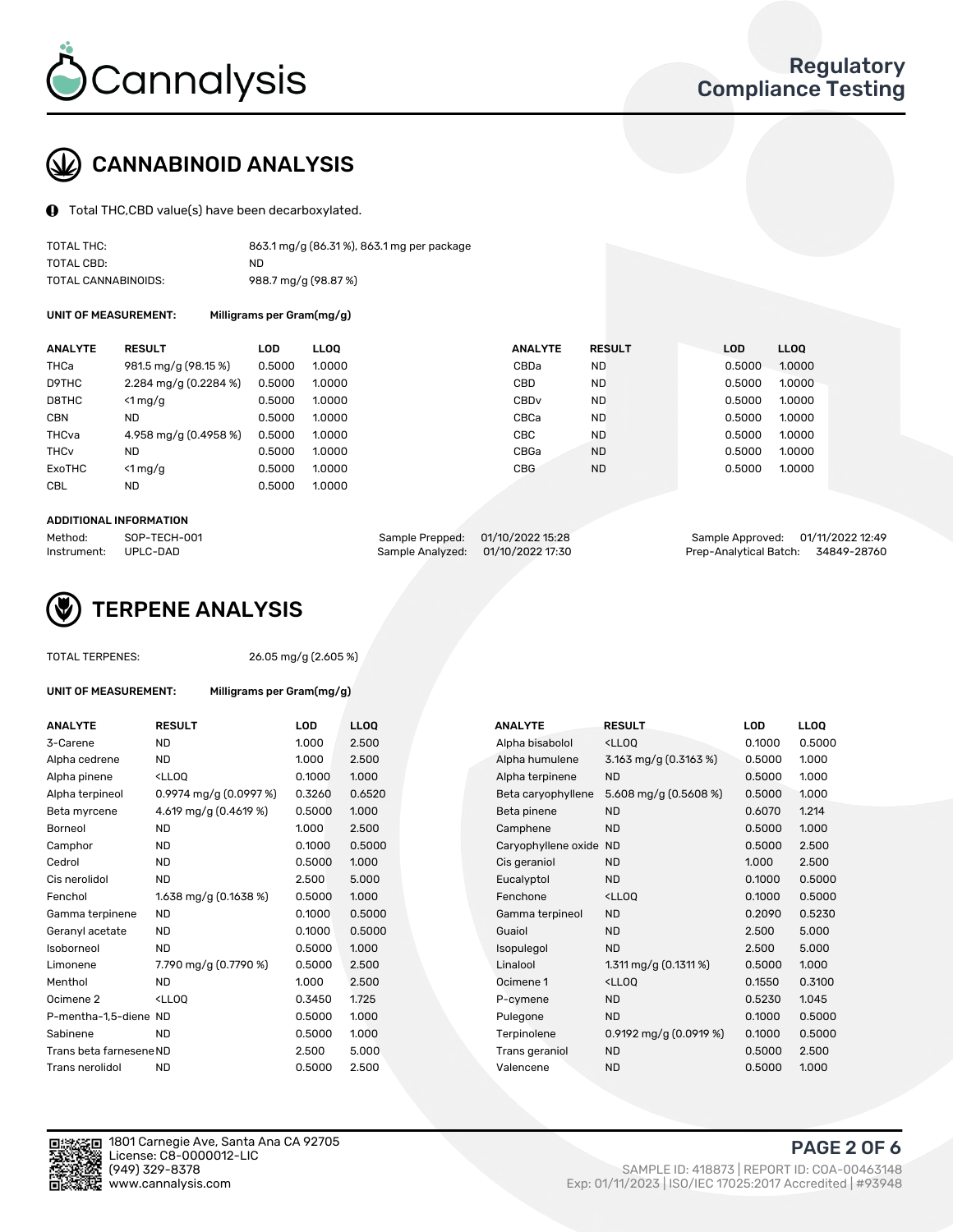

## Regulatory Compliance Testing

#### ADDITIONAL INFORMATION

Method: SOP-TECH-027 Sample Prepped: 01/10/2022 12:05 Sample Approved: 01/11/2022 15:00 Prep-Analytical Batch: 34843-28750



CHEMICAL RESIDUE ANALYSIS PASS

UNIT OF MEASUREMENT: Micrograms per Gram(ug/g)

| <b>ANALYTE</b>    | <b>RESULT</b> | LOD    | LL <sub>OO</sub> | <b>ACTION LEVEL</b> |      | <b>ANALYTE</b>      | <b>RESULT</b> | LOD    | <b>LLOQ</b> | <b>ACTION LEVEL</b> |      |
|-------------------|---------------|--------|------------------|---------------------|------|---------------------|---------------|--------|-------------|---------------------|------|
| Abamectin         | <b>ND</b>     | 0.0200 | 0.0400           | 0.1000              | Pass | Acephate            | <b>ND</b>     | 0.0200 | 0.0400      | 0.1000              | Pass |
| Acequinocyl       | <b>ND</b>     | 0.0200 | 0.0400           | 0.1000              | Pass | Acetamiprid         | <b>ND</b>     | 0.0200 | 0.0400      | 0.1000              | Pass |
| Aldicarb          | <b>ND</b>     | 0.0200 | 0.0400           | 0.0                 | Pass | Azoxystrobin        | <b>ND</b>     | 0.0200 | 0.0400      | 0.1000              | Pass |
| Bifenazate        | <b>ND</b>     | 0.0200 | 0.0400           | 0.1000              | Pass | <b>Bifenthrin</b>   | <b>ND</b>     | 0.0200 | 0.0400      | 3.000               | Pass |
| <b>Boscalid</b>   | <b>ND</b>     | 0.0200 | 0.0400           | 0.1000              | Pass | Carbarvl            | <b>ND</b>     | 0.0200 | 0.0400      | 0.5000              | Pass |
| Carbofuran        | <b>ND</b>     | 0.0200 | 0.0400           | 0.0                 | Pass | Chlorantraniliprole | <b>ND</b>     | 0.0200 | 0.0400      | 10.00               | Pass |
| Clofentezine      | <b>ND</b>     | 0.0200 | 0.0400           | 0.1000              | Pass | Coumaphos           | <b>ND</b>     | 0.0200 | 0.0400      | 0.0                 | Pass |
| Cyfluthrin        | <b>ND</b>     | 0.4000 | 1.000            | 2.000               | Pass | Cypermethrin        | <b>ND</b>     | 0.4000 | 1.000       | 1.000               | Pass |
| Daminozide        | <b>ND</b>     | 0.0200 | 0.0400           | 0.0                 | Pass | Diazinon            | <b>ND</b>     | 0.0200 | 0.0400      | 0.1000              | Pass |
| <b>Dichlorvos</b> | <b>ND</b>     | 0.0200 | 0.0400           | 0.0                 | Pass | Dimethoate          | <b>ND</b>     | 0.0200 | 0.0400      | 0.0                 | Pass |
| Dimethomorph      | <b>ND</b>     | 0.0200 | 0.0400           | 2.000               | Pass | <b>Ethoprophos</b>  | <b>ND</b>     | 0.0200 | 0.0400      | 0.0                 | Pass |
| Etofenprox        | <b>ND</b>     | 0.0200 | 0.0400           | 0.0                 | Pass | Etoxazole           | <b>ND</b>     | 0.0200 | 0.0400      | 0.1000              | Pass |
| Fenhexamid        | <b>ND</b>     | 0.0200 | 0.0400           | 0.1000              | Pass | Fenoxycarb          | <b>ND</b>     | 0.0200 | 0.0400      | 0.0                 | Pass |
| Fenpyroximate     | <b>ND</b>     | 0.0200 | 0.0400           | 0.1000              | Pass | Fipronil            | <b>ND</b>     | 0.0400 | 0.1000      | 0.0                 | Pass |
| Flonicamid        | <b>ND</b>     | 0.0200 | 0.0400           | 0.1000              | Pass | Fludioxonil         | <b>ND</b>     | 0.0200 | 0.0400      | 0.1000              | Pass |
| Hexythiazox       | <b>ND</b>     | 0.0200 | 0.0400           | 0.1000              | Pass | Imazalil            | <b>ND</b>     | 0.0200 | 0.0400      | 0.0                 | Pass |
| Imidacloprid      | <b>ND</b>     | 0.0200 | 0.0400           | 5.000               | Pass | Kresoxim methyl     | <b>ND</b>     | 0.0200 | 0.0400      | 0.1000              | Pass |
| Malathion         | <b>ND</b>     | 0.0200 | 0.0400           | 0.5000              | Pass | Metalaxvl           | <b>ND</b>     | 0.0200 | 0.0400      | 2.000               | Pass |
| Methiocarb        | <b>ND</b>     | 0.0200 | 0.0400           | 0.0                 | Pass | Methomyl            | <b>ND</b>     | 0.0200 | 0.0400      | 1.000               | Pass |
| Mevinphos         | <b>ND</b>     | 0.0200 | 0.0400           | 0.0                 | Pass | Myclobutanil        | <b>ND</b>     | 0.0200 | 0.0400      | 0.1000              | Pass |
| Naled             | <b>ND</b>     | 0.0200 | 0.0400           | 0.1000              | Pass | Oxamyl              | <b>ND</b>     | 0.0200 | 0.0400      | 0.5000              | Pass |
| Paclobutrazol     | <b>ND</b>     | 0.0200 | 0.0400           | 0.0                 | Pass | Permethrins         | <b>ND</b>     | 0.0400 | 0.1000      | 0.5000              | Pass |
| Phosmet           | <b>ND</b>     | 0.0200 | 0.0400           | 0.1000              | Pass | Piperonyl butoxide  | <b>ND</b>     | 0.0200 | 0.0400      | 3.000               | Pass |
| Prallethrin       | <b>ND</b>     | 0.0200 | 0.0400           | 0.1000              | Pass | Propiconazole       | <b>ND</b>     | 0.0200 | 0.0400      | 0.1000              | Pass |
| Propoxur          | <b>ND</b>     | 0.0200 | 0.0400           | 0.0                 | Pass | Pyrethrins          | <b>ND</b>     | 0.0200 | 0.0400      | 0.5000              | Pass |
| Pyridaben         | <b>ND</b>     | 0.0200 | 0.0400           | 0.1000              | Pass | Spinetoram          | <b>ND</b>     | 0.0200 | 0.0400      | 0.1000              | Pass |
| Spinosad          | <b>ND</b>     | 0.0300 | 0.0700           | 0.1000              | Pass | Spiromesifen        | <b>ND</b>     | 0.0200 | 0.0400      | 0.1000              | Pass |
| Spirotetramat     | <b>ND</b>     | 0.0200 | 0.0400           | 0.1000              | Pass | Spiroxamine         | <b>ND</b>     | 0.0200 | 0.0400      | 0.0                 | Pass |
| Tebuconazole      | <b>ND</b>     | 0.0200 | 0.0400           | 0.1000              | Pass | Thiacloprid         | <b>ND</b>     | 0.0200 | 0.0400      | 0.0                 | Pass |
| Thiamethoxam      | <b>ND</b>     | 0.0200 | 0.0400           | 5.000               | Pass | Trifloxystrobin     | <b>ND</b>     | 0.0200 | 0.0400      | 0.1000              | Pass |

#### ADDITIONAL INFORMATION

Method: SOP-TECH-002 Sample Prepped: 01/10/2022 12:20 Sample Approved: 01/11/2022 11:19<br>Instrument: LC-MS/MS Sample Analyzed: 01/10/2022 13:37 Prep-Analytical Batch: 34844-28752 Prep-Analytical Batch: 34844-28752

PAGE 3 OF 6

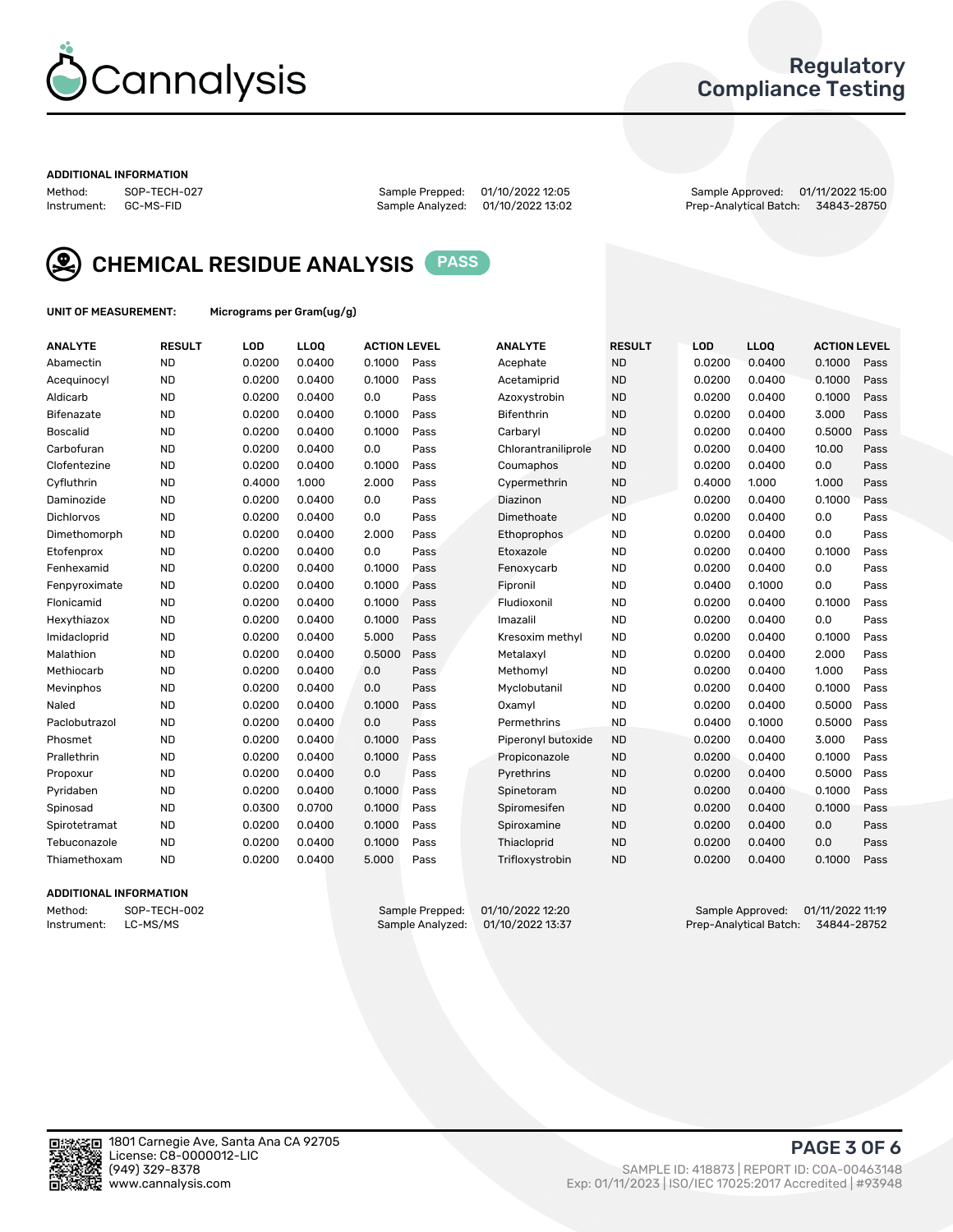

## CHEMICAL RESIDUE GC ANALYSIS PASS

| UNIT OF MEASUREMENT: |               |        | Micrograms per Gram(ug/g) |                     |      |                |               |        |             |                     |      |
|----------------------|---------------|--------|---------------------------|---------------------|------|----------------|---------------|--------|-------------|---------------------|------|
| <b>ANALYTE</b>       | <b>RESULT</b> | LOD    | LLOO                      | <b>ACTION LEVEL</b> |      | <b>ANALYTE</b> | <b>RESULT</b> | LOD    | <b>LLOO</b> | <b>ACTION LEVEL</b> |      |
| Captan               | <b>ND</b>     | 0.1000 | 0.2000                    | 0.7000              | Pass | Chlordane      | <b>ND</b>     | 0.0109 | 0.0136      | 0.0                 | Pass |
| Methyl parathion     | <b>ND</b>     | 0.0400 | 0.1000                    | 0.0                 | Pass | <b>PCNB</b>    | <b>ND</b>     | 0.0200 | 0.0400      | 0.1000              | Pass |
| Chlorfenapyr         | <b>ND</b>     | 0.0800 | 0.1000                    | 0.0                 | Pass | Chlorpyrifos   | <b>ND</b>     | 0.0800 | 0.1000      | 0.0                 | Pass |

#### ADDITIONAL INFORMATION

| Method:              | SOP-TECH-010 | Sample Prepped: 01/10/2022 12:19  | Sample Approved: 01/11/2022 11:22  |  |
|----------------------|--------------|-----------------------------------|------------------------------------|--|
| Instrument: GC-MS/MS |              | Sample Analyzed: 01/10/2022 13:37 | Prep-Analytical Batch: 34846-28753 |  |
|                      |              |                                   |                                    |  |

## Method: SOP-TECH-010 Sample Prepped: 01/10/2022 12:19 Sample Approved: 01/11/2022 11:22

## RESIDUAL SOLVENT ANALYSIS PASS

UNIT OF MEASUREMENT: Micrograms per Gram(ug/g)

| <b>RESULT</b><br><b>LLOO</b><br><b>ACTION LEVEL</b><br><b>ANALYTE</b><br>LOD<br><b>ANALYTE</b><br>LOD<br><b>RESULT</b><br><b>LLOO</b><br><b>ACTION LEVEL</b><br><b>ND</b><br>Acetone<br>50.00<br>100.0<br>5000<br>Acetonitrile<br><b>ND</b><br>100.0<br>410.0<br>Pass<br>50.00<br>Benzene<br><b>ND</b><br>0.5000<br>1.000<br><lloo<br>100.0<br/>5000<br/>1.000<br/>50.00<br/>Pass<br/><b>Butane</b><br/>Chloroform<br/><b>ND</b><br/>0.5000<br/>1.000<br/><b>ND</b><br/>100.0<br/>5000<br/>1.000<br/>Ethanol<br/>50.00<br/>Pass</lloo<br> |      |
|-------------------------------------------------------------------------------------------------------------------------------------------------------------------------------------------------------------------------------------------------------------------------------------------------------------------------------------------------------------------------------------------------------------------------------------------------------------------------------------------------------------------------------------------|------|
|                                                                                                                                                                                                                                                                                                                                                                                                                                                                                                                                           |      |
|                                                                                                                                                                                                                                                                                                                                                                                                                                                                                                                                           | Pass |
|                                                                                                                                                                                                                                                                                                                                                                                                                                                                                                                                           | Pass |
|                                                                                                                                                                                                                                                                                                                                                                                                                                                                                                                                           | Pass |
| Ethyl Acetate<br><b>ND</b><br><b>ND</b><br>100.0<br>5000<br><b>Ethyl Ether</b><br>100.0<br>5000<br>50.00<br>50.00<br>Pass                                                                                                                                                                                                                                                                                                                                                                                                                 | Pass |
| Ethylene oxide<br><b>ND</b><br><b>ND</b><br>0.5000<br>1.000<br>100.0<br>1.000<br>5000<br>Pass<br>Heptane<br>50.00                                                                                                                                                                                                                                                                                                                                                                                                                         | Pass |
| <b>ND</b><br>Hexane<br>290.0<br><b>ND</b><br>50.00<br>100.0<br>100.0<br>5000<br>Pass<br>Isopropyl Alcohol<br>50.00                                                                                                                                                                                                                                                                                                                                                                                                                        | Pass |
| <b>ND</b><br><b>ND</b><br>Methanol<br>100.0<br>3000<br>1.000<br>50.00<br>Pass<br>Methylene chloride<br>0.5000<br>1.000                                                                                                                                                                                                                                                                                                                                                                                                                    | Pass |
| Pentane<br>5000<br><b>ND</b><br>200.0<br><lloo<br>50.00<br/>100.0<br/>5000<br/>50.00<br/>Pass<br/>Propane</lloo<br>                                                                                                                                                                                                                                                                                                                                                                                                                       | Pass |
| Toluene<br><b>ND</b><br><b>ND</b><br>100.0<br>890.0<br>100.0<br>2170<br>50.00<br>Pass<br>50.08<br>Xylenes                                                                                                                                                                                                                                                                                                                                                                                                                                 | Pass |
| Trichloroethylene<br><b>ND</b><br><b>ND</b><br>0.5000<br>1.000<br>Pass<br>1.000<br>1.000<br>1.2-Dichloroethane<br>0.5000<br>1.000                                                                                                                                                                                                                                                                                                                                                                                                         | Pass |

#### ADDITIONAL INFORMATION

Method: SOP-TECH-021 Sample Prepped: 01/10/2022 14:01 Sample Approved: 01/11/2022 14:47<br>Instrument: HS-GC-MS/FID Sample Analyzed: 01/10/2022 14:17 Prep-Analytical Batch: 34851-28755 Prep-Analytical Batch: 34851-28755



UNIT OF MEASUREMENT: Cycle Threshold (Ct)

| <b>ANALYTE</b>                        | <b>RESULT</b> | LOD   | <b>LLOO</b> |                 | <b>ACTION LEVEL</b> | <b>ANALYTE</b>   | <b>RESULT</b>                        | LOD   | LL <sub>00</sub>       |     | <b>ACTION LEVEL</b> |
|---------------------------------------|---------------|-------|-------------|-----------------|---------------------|------------------|--------------------------------------|-------|------------------------|-----|---------------------|
| A.fumigatus                           | <b>ND</b>     | 33.00 | 0.0         | 0.0             | Pass                | A. flavus        | <b>ND</b>                            | 33.00 | 0.0                    | 0.0 | Pass                |
| A. niger                              | <b>ND</b>     | 33.00 | 0.0         | 0.0             | Pass                | A. terreus       | <b>ND</b>                            | 33.00 | 0.0                    | 0.0 | Pass                |
| <b>STEC</b>                           | <b>ND</b>     | 33.00 | 0.0         | 0.0             | Pass                | Salmonella spp   | <b>ND</b>                            | 33.00 | 0.0                    | 0.0 | Pass                |
| ADDITIONAL INFORMATION                |               |       |             |                 |                     |                  |                                      |       |                        |     |                     |
| SOP-TECH-016, SOP-TECH-022<br>Method: |               |       |             | Sample Prepped: | 01/11/2022 10:14    |                  | 01/11/2022 18:47<br>Sample Approved: |       |                        |     |                     |
| Instrument:                           | aPCR          |       |             |                 | Sample Analyzed:    | 01/11/2022 16:46 |                                      |       | Prep-Analytical Batch: |     | 34855-28779         |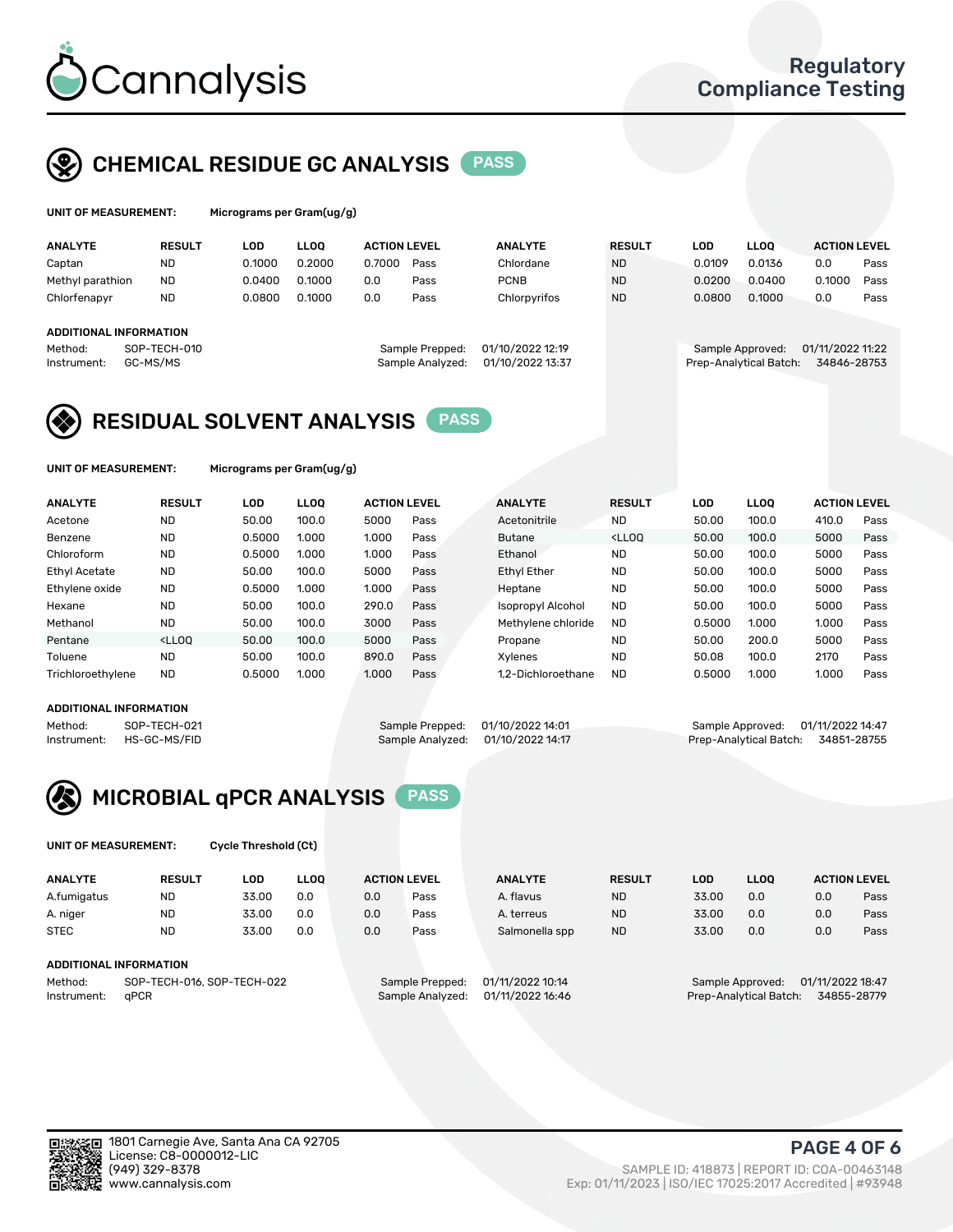



| UNIT OF MEASUREMENT:   |                               | Micrograms per Gram(ug/g) |             |                                     |  |                                      |               |                  |                        |                                 |      |
|------------------------|-------------------------------|---------------------------|-------------|-------------------------------------|--|--------------------------------------|---------------|------------------|------------------------|---------------------------------|------|
| <b>ANALYTE</b>         | <b>RESULT</b>                 | <b>LOD</b>                | <b>LLOO</b> | <b>ACTION LEVEL</b>                 |  | <b>ANALYTE</b>                       | <b>RESULT</b> | <b>LOD</b>       | <b>LLOO</b>            | <b>ACTION LEVEL</b>             |      |
| Arsenic                | <b>ND</b>                     | 0.0120                    | 0.1000      | 0.2000<br>Pass                      |  | Cadmium                              | <b>ND</b>     | 0.0072           | 0.0500                 | 0.2000                          | Pass |
| Lead                   | <b>ND</b>                     | 0.0068                    | 0.0500      | 0.5000<br>Pass                      |  | Mercury                              | <b>ND</b>     | 0.0060           | 0.0500                 | 0.1000                          | Pass |
|                        | <b>ADDITIONAL INFORMATION</b> |                           |             |                                     |  |                                      |               |                  |                        |                                 |      |
| Method:<br>Instrument: | SOP-TECH-013<br>ICP-MS        |                           |             | Sample Prepped:<br>Sample Analyzed: |  | 01/10/2022 12:20<br>01/10/2022 12:22 |               | Sample Approved: | Prep-Analytical Batch: | 01/10/2022 18:05<br>34840-28748 |      |
| (纂)                    | <b>MYCOTOXINS ANALYSIS</b>    |                           |             | <b>PASS</b>                         |  |                                      |               |                  |                        |                                 |      |



UNIT OF MEASUREMENT: Micrograms per Kilogram(ug/kg)

| <b>ANALYTE</b>          | <b>RESULT</b> | LOD   | <b>LLOO</b> | <b>ACTION LEVEL</b> |      | <b>ANALYTE</b> | <b>RESULT</b> | LOD.  | <b>LLOO</b> | <b>ACTION LEVEL</b> |      |
|-------------------------|---------------|-------|-------------|---------------------|------|----------------|---------------|-------|-------------|---------------------|------|
| Aflatoxin B1            | <b>ND</b>     | 1.000 | 2.000       |                     | N/A  | Aflatoxin B2   | <b>ND</b>     | 2.000 | 5.000       |                     | N/A  |
| Aflatoxin G1            | <b>ND</b>     | 2.000 | 5.000       |                     | N/A  | Aflatoxin G2   | <b>ND</b>     | 2.000 | 5.000       |                     | N/A  |
| <b>Total Aflatoxins</b> | <b>ND</b>     | 10.00 | 14.00       | 20.00               | Pass | Ochratoxin A   | <b>ND</b>     | 1.000 | 2.000       | 20.00               | Pass |
|                         |               |       |             |                     |      |                |               |       |             |                     |      |
|                         |               |       |             |                     |      |                |               |       |             |                     |      |

#### ADDITIONAL INFORMATION

Method: SOP-TECH-020 Sample Prepped: 01/10/2022 10:05 Sample Approved: 01/10/2022 15:39 Instrument: LC-MS/MS Sample Analyzed: 01/10/2022 10:09 Prep-Analytical Batch: 34836-28740

## FILTH & FOREIGN MATERIAL ANALYSIS PASS

UNIT OF MEASUREMENT: Filth and Foreign Matter (%, #/3g)

| <b>ANALYTE</b>                                              | <b>RESULT</b> | LOD | <b>LLOO</b> | <b>ACTION LEVEL</b>                                                         |      | <b>ANALYTE</b> | <b>RESULT</b> | LOD                                                                           | LLOO |       | <b>ACTION LEVEL</b> |  |  |
|-------------------------------------------------------------|---------------|-----|-------------|-----------------------------------------------------------------------------|------|----------------|---------------|-------------------------------------------------------------------------------|------|-------|---------------------|--|--|
| IF RH ME                                                    | <b>ND</b>     | 0.0 | 0.0         | 1.000                                                                       | Pass | <b>IFM</b>     | <b>ND</b>     | 0.0                                                                           | 0.0  | 25.00 | Pass                |  |  |
| Mold                                                        | <b>ND</b>     | 0.0 | 0.0         | 25.00                                                                       | Pass | <b>SSCD</b>    | <b>ND</b>     | 0.0                                                                           | 0.0  | 25.00 | Pass                |  |  |
| <b>ADDITIONAL INFORMATION</b>                               |               |     |             |                                                                             |      |                |               |                                                                               |      |       |                     |  |  |
| Method:<br>SOP-TECH-009<br>Instrument:<br>Visual Inspection |               |     |             | 01/10/2022 11:18<br>Sample Prepped:<br>01/10/2022 11:19<br>Sample Analyzed: |      |                |               | 01/10/2022 11:29<br>Sample Approved:<br>Prep-Analytical Batch:<br>34842-28745 |      |       |                     |  |  |